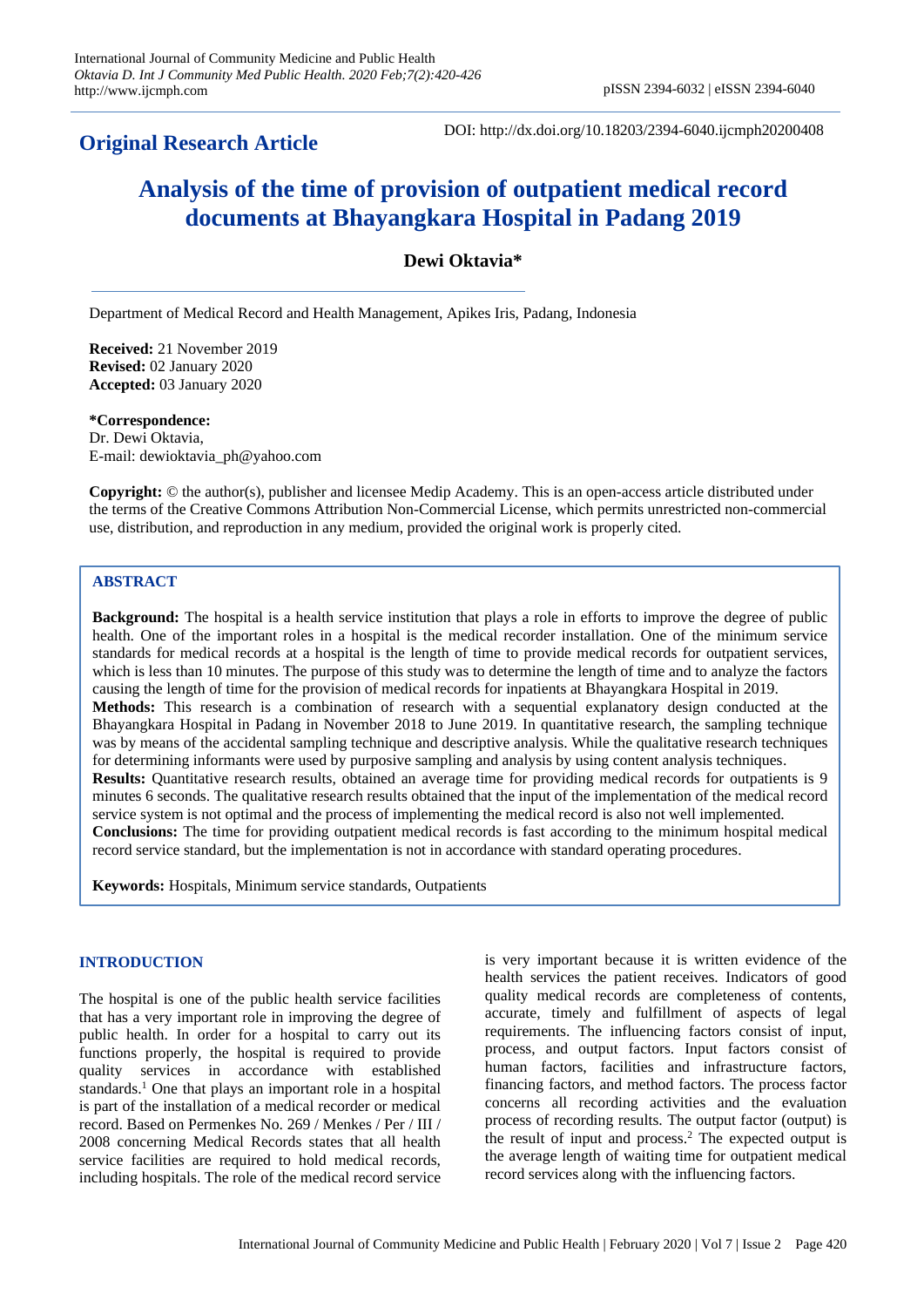According to the Ministry of Health of the Republic of Indonesia (2008) regarding hospital Minimum Service Standards (SPM), one of the SPM medical records at a hospital is, among others, the time required to provide medical records for outpatient services in less than 10 minutes. Outpatient medical record services start from the place of patient registration to obtain medical record documents that will be used to obtain health services. The place for out-patient registration has a function or role in the service of patients and their families, so that the quality of hospital services can be assessed by the services received by patients at the registration site.<sup>3</sup>

Until now, Bhayangkara Hospital in Padang had never conducted a quality assessment based on SPM medical records at the hospital, especially the length of time the medical records were provided for outpatients. Based on Wahono's research (2011), it was found that there was a strong relationship between waiting time and patient family satisfaction  $(p<0.05)$  in the Outpatient Installation of the Mental Hospital of West Kalimantan Province. Families of patients with fast waiting times have a greater level of satisfaction. Long service waiting time, will reduce the level of patient family satisfaction.<sup>4</sup>

Therefore, based on the aforementioned problems, the authors are interested in analyzing the length of time the medical records document provided for outpatients in Padang Bhayangkara Hospital in 2019. This is useful in order to improve the quality of services for hospitals.

The purpose of this study was to determine the average supply of outpatient medical record documents at Padang Bhayangkara Hospital along with the factors that influence it. The benefits of the research are as input for the hospital in determining improvement steps in the management of a good outpatient medical record in accordance with the hospital's medical record standard operating procedures.

#### **METHODS**

This research is a combination of quantitative and qualitative research (mixed methods research) with a sequential explanatory design in which data collection and quantitative data analysis is carried out in the first stage, then followed by the collection and analysis of qualitative data in the second stage. This is useful to strengthen the results of quantitative research conducted in the first stage.<sup>5</sup> This research was conducted at the Bhayangkara Hospital in Padang in November 2018 to June 2019.

In quantitative research, the sampling technique is by means of the accidental sampling technique and the analysis used is descriptive. While the qualitative research techniques for determining informants were used by purposive sampling and analysis by using content analysis techniques. The number of samples was determined using a large categorical descriptive sample

formula.<sup>6</sup> The proportion of the length of time the standard outpatient service was measured (<10 minutes) seen in the previous study,  $36\% = 0.36$ .<sup>7</sup> To anticipate the drop out, the number of samples above is added by 10% to 98 people. The data collection method used in this study was the observation method. The analysis used in this research is descriptive.

This qualitative approach is carried out because the researcher wants to explore phenomena that cannot be quantified that are descriptive such as the characteristics of the staff/man, material, methods, and the process of carrying out activities.<sup>8</sup> The technique of determining the informants used in this study is purposive sampling. The instrument used in this study was self-research. Furthermore, it will be added using in-depth interview guides and check list tables. Methods of data collection through observation, document review, and in-depth interviews. Analysis techniques conducted using data analysis techniques proposed by Miles and Huberman (1992) include three concurrent activities, namely: data reduction, data presentation, drawing conclusions or verification.<sup>9</sup>

Data analysis will be used with content analysis techniques to maintain the validity of the data used triangulation, namely: triangulation of sources, observations (observations) and review of documentation.<sup>10</sup>

## **RESULTS**

#### *Quantitative research results*

The study was to find out the distribution of the results of calculations for the time of providing medical records for outpatients as many as 98 people in Bhayangkara Hospital can be seen in Table 1.

## **Table 1: Duration of provision of outpatient medical record documents at Bhayangkara hospital at Padang in 2019.**

| <b>Variable</b>                         | <b>Mean</b><br>(seconds) | <b>Minimum</b><br>(seconds) | <b>Maximum</b><br>(seconds) |
|-----------------------------------------|--------------------------|-----------------------------|-----------------------------|
| Data entry<br>time                      | 319                      | 120                         | 510                         |
| <b>Document</b><br>search time          | 227                      |                             | 1320                        |
| <b>Total document</b><br>provision time | 546                      | 120                         | 1800                        |

Based on Table 1 above it can be seen that the average time for providing medical records for outpatients at Bhayangkara Hospital of 98 people is 546 seconds or 9 minutes 6 seconds, with the fastest time for 120 seconds or 2 minutes while the most available time long served for 1800 seconds or 30 minutes.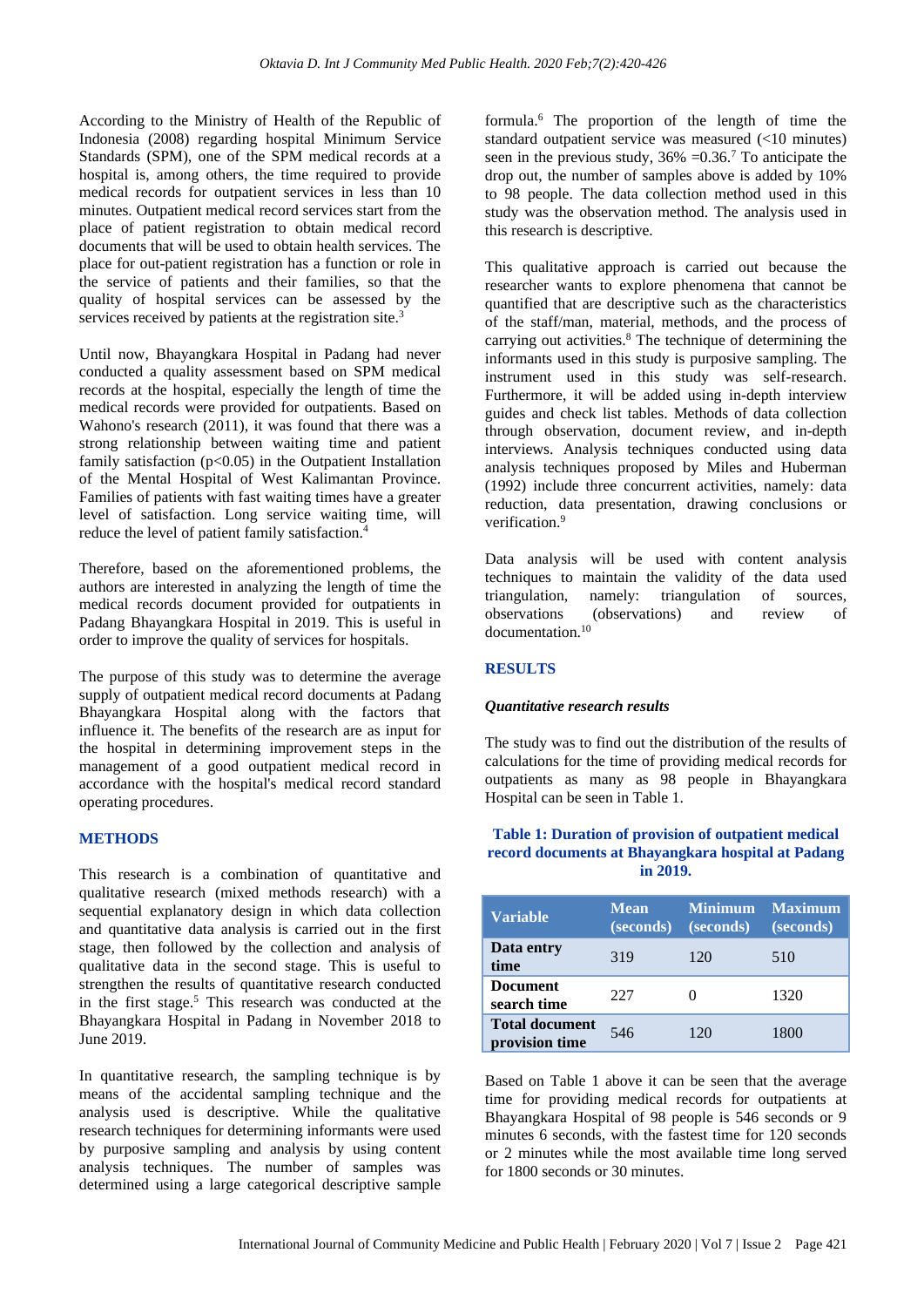#### *Qualitative research results input*

#### *Population*

The total number of medical records officers at Bhayangkara Hospital is 13 people. The number of medical records officers in the medical record service section for outpatients, inpatients, emergency room, and storage areas is 7 people, and the casemix service section is 6 people.

From the results of the triangulation of Man for the organization of the medical record service system at Padang Bhayangkara Hospital that the number of medical records is still insufficient, in terms of the quality of

personnel is still lacking because there is still a high school education background and not from D-III Medical Records. The management of the medical record installation has a high school education background, with a tenure of more than 10 years. Medical record training activities have been carried out in hospitals and outside hospitals. The implementation of training activities is sent in turn.

Reward and punishment system at Bhayangkara Hospital already exists, but medical record officers never get reward and punishment. Reward and punishment systems should also be given to medical records officers so that they can improve the motivation and performance of medical record officers.

**Table 2: Results of material observation at the medical records installation Bhayangkara Hospital at Padang in 2019.**

| <b>Material resources</b>                                                                                           | <b>Status</b>  |
|---------------------------------------------------------------------------------------------------------------------|----------------|
| <b>Material</b>                                                                                                     |                |
| Tickets at the patient reception counter                                                                            | No             |
| The register book                                                                                                   | N <sub>o</sub> |
| Medical records are given a map or cover                                                                            | Yes            |
| Patient main index card (KIUP)                                                                                      | No             |
| A sign to speed up the work of storing and determining medical records                                              | N <sub>o</sub> |
| Request book (expedition book) for borrowers of medical records                                                     | Yes            |
| A folder or cover color code is available to prevent mistakenly save and make it easier to find the wrong<br>folder | N <sub>0</sub> |
| There are exit signs for medical records that are not in place                                                      | No             |
| Equipment                                                                                                           |                |
| Office stationery (ATK)                                                                                             | Yes            |
| Computer for data entry                                                                                             | Yes            |
| Handbook for implementing medical records (BPPRM)                                                                   | Yes            |
| Fixed procedure (protap)                                                                                            | Yes            |
| Work space complete with work desk                                                                                  | Yes            |
| The static document rack                                                                                            | N <sub>o</sub> |
| Telephone                                                                                                           | <b>Yes</b>     |
| <b>Amenities</b>                                                                                                    |                |
| The patient registration room is adjacent to the active medical record storage room                                 | <b>Yes</b>     |
| The data management room is close to the patient reception room                                                     | Yes            |
| The floor is waterproof and free of flooding                                                                        | Yes            |
| Walls permanent and clean                                                                                           | Yes            |
| Enough fentilation                                                                                                  | No             |
| The distance between the two shelves for traffic is at least 90 cm                                                  | <b>Yes</b>     |
| The in-active medical record storage room is separate from the medical record workspace                             |                |
| The medical records room is large enough for medical records officers to carry out their duties                     |                |
| The medical record room is adjacent to a supporting installation                                                    |                |
| Lighting of good storage                                                                                            |                |
| The temperature of the room where the work is refreshing such as air conditioning, fans etc.                        |                |

#### *Material*

From the results of the interview it can be concluded that the material already supports outpatient medical record services. Based on the results of observation that there are still materials, equipment and facilities that are not

provided. The results of these observations can be seen in Table 2.

From the results of the above table it can be seen that there are still materials and equipment that are not yet available. For facilities, this medical record room is very narrow and not enough ventilation. The temperature of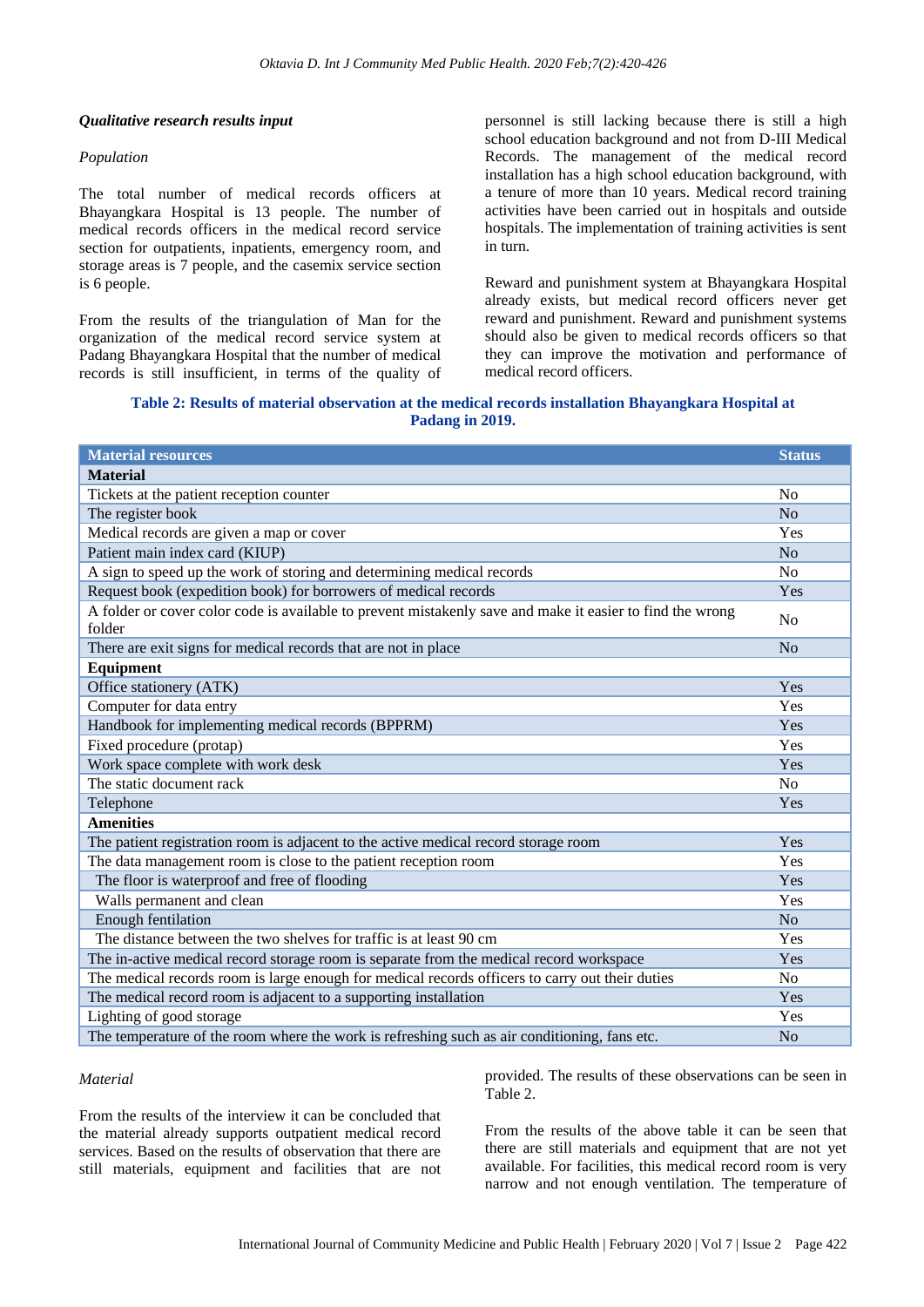the room where work such as air conditioning, fans, and others are not available.

#### *Methods*

Based on document review and observation that the SOP for organizing a medical record service system is available at the hospital medical record installation section. From the results of the triangulation of methods about the Method that the method in administering the medical record service system of Bhayangkara Hospital is carried out manually and computerized. Based on interviews, document review and observations of SOPs for the organization of medical records are available at the medical records installation in the medical records chief's office.

#### *Process (patient acceptance, storage and archiving)*

Based on observations, obstacles encountered during the process of providing medical records for outpatients include patients forgetting to bring BPJS referrals and treatment cards, referral time limits are sometimes past time, there are BPJS patients whose cards are no longer active. All medical record files are not separate between active and non-active medical records. Not all medical record files are available in the active storage room. So that patients do not wait long when the medical record is not found, an integrated patient outpatient form is made and sent directly to the destination polyclinic by the officer. Annihilation was only done once. The archiving process used is good.

#### *Output*

The outputs in this study include the average time for providing medical records for outpatients is 9 minutes 6 seconds.

#### **DISCUSSION**

#### *Discussion of research outputs*

The time for providing outpatient medical records includes the time from the patient registering until the medical record is provided/found by the officer. The results of the study obtained the longest time when searching for this medical record is 22 minutes, with an average of 3 minutes 7 seconds. Based on the results of research Sulistiyorini et al that one of the factors that influence the long waiting time of patients is a medical record document that is not found in the filing rack.<sup>11</sup>

Based on the results of the study, the average time to provide medical records for outpatient services at the Bhayangkara Hospital in 2019 was 9 minutes 6 seconds. This service time has reached SPM medical record at the hospital because the minimum service standard is the provision of medical record documents for outpatient services which is 10 minutes. However, the

implementation of outpatient medical record services does not comply with standard operating procedures.

#### *Discussion of input research results*

#### *Population*

Man that is human workforce, both leadership and operational or executive workforce.<sup>12</sup> According to the Republic of Indonesia Ministerial Regulation Number 55 of 2013 concerning the Implementation of Medical Record Work in article three it is explained that a medical record employee must have a minimum educational qualification Diploma 3 (D3) Record Medical and Health Information with the title of Associate Expert.<sup>13</sup> According to the Indonesian Ministry of Health No. 377/Menkes/SK/III/2007, medical recorders must have competence. One of the competencies of medical recorders must be able to manage medical records and health information to meet the needs of medical services, administration, and health information needs as material for decision making in the health sector.<sup>14</sup>

Based on the quality and quantity of the number of medical records personnel is still insufficient. In terms of quality of personnel is still lacking because there are still high school education backgrounds and not D-III medical records. In terms of quantity, the amount of energy needed to plan the addition of energy. The staffing of medical records at Bhayangkara Hospital is not in accordance with Permenpan on Medical Recorders in 2013.

Based on the education background of the officers, this is the same as Simajuntak's study regarding a review of factors that influence the waiting time for medical record services in outpatient registration at RSUD. Dr. R. M. Djoelham Binjai that from observations there are still officers whose education is high school/high school graduates, and more graduates are not in accordance with their positions in the medical record service so that the result in patient waiting time is longer.<sup>15</sup>

Regarding training, according to Budiyanti and Damayanti's (2015) research on training needs assessments at the individual level of medical record officers at Surabaya Undaan Hospital that the training needs of medical record officers are needed because of their level of knowledge regarding managing medical records and skills in doing technical or non-technical work technical is still included in the category less.<sup>16</sup>

Training activities on medical records have been held at hospitals, although not all are included. The existence of training can improve the quality of human resources. In addition, the reward and punishment system at Bhayangkara Hospital already exists, but the medical records officer never gets reward and punishment. Reward and punishment systems should also be given to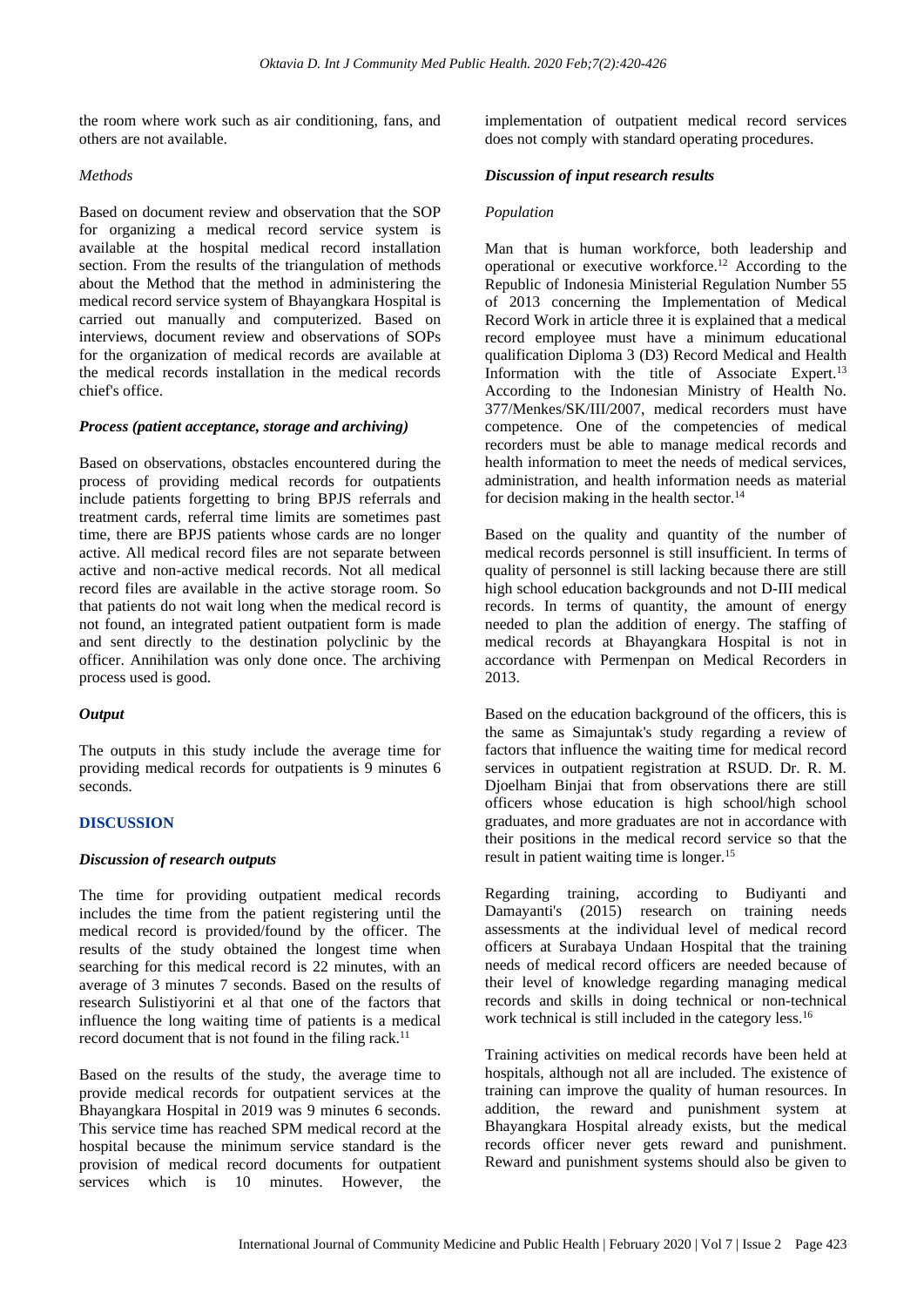improve the motivation and performance of medical records officers.

#### *Material*

The implementation of medical record activities needs to be supported by the existence of material resources which include materials, equipment, and facilities.<sup>17</sup> Based on the results of Andria and Sugiarti's research (2015), it was found that the late supply of patient medical record documents was due to material factors including lack of shelf capacity, the system alignment is not sequential, and there is no tracer.<sup>7</sup> In accordance with Simajuntak's research (2016) that the outpatient medical record material resources in Dr. R. M. Djoelham Binjai which includes materials, equipment and facilities that greatly affect the waiting time for medical record services in outpatient registration, namely materials and facilities.<sup>15</sup>

From the results of the study it can also be seen that the material in the Bhayangkara Hospital medical record installation still does not support the smooth process of medical record activities, even though the budget already exists for the procurement of shelves for storing medical records, but has not been realized. For materials that are not yet available such as KIUP, clues to speed up the work of storing and determining medical records, the availability of color coded maps or covers to prevent mistaken storage and make it easier to find the wrong folder, and exit signs for medical records that are not in place are not yet available. KIUP is the main key for every patient, so absolutely must be made, both outpatients and patients to be treated.<sup>18</sup> Likewise with the signs to speed up the work of storing and determining medical records as well as signs out/outguide for medical records that are not in the place. Equipment is still lacking as the number of shelves where medical records are kept is limited. As a result, the juxtaposition system of medical record numbers is irregular, making it difficult for officers to find their medical record documents. For facilities, this medical record room is narrow and there is no air conditioning. This can affect the comfort of medical records officers at work. Officers cannot be free to work. For a narrow room, there needs to be additional space so that the officer becomes comfortable. In addition, air conditioning is also needed for air conditioning because ventilation in the storage space is minimal.

#### *Methods*

The intended method is the type of medical record used and the availability of standard operating procedure (SOP) for medical records. The SOP contains the work steps undertaken in the medical record service.<sup>17</sup> In the practice of managing medical records manually, data collection is done through paper format and stored in a folder (folder). The practice of medical records in the modern era is to collect, store and analyze

data/information through interactive electronic health records (RKE).<sup>19</sup>

From the research results it is known that the method in administering the medical record service system of the Bhayangkara Hospital in Padang was carried out in two ways namely manual and computerized. The SOP system for medical record services is available but not distributed to each unit. The purpose of the SOP is to serve as a reference in carrying out tasks, avoiding mistakes and confusion in carrying out tasks, ensuring efficient implementation of work according to the correct rules, clarifying lines of responsibility and as legal protection for both employees and health service institutions.<sup>20</sup> However, socialization and the implementation of this SOP is still lacking. Efforts must be made is the need for meetings or meetings to evaluate the SOP in order to improve the quality of medical records. This is also supported by the results of the study of Devi, et al that the effect of SOP socialization has a significant effect on the number of late medical records and does not significantly influence the day of delay in inpatient medical records.<sup>21</sup>

## *Discussion of research process results (patient acceptance, storage, and archiving)*

#### *Patient acceptance*

From the results of observations and interviews at Bhayangkara Hospital that the process of receiving outpatients is not in accordance with the SOP. The problem with patient admission is that there is no search and retrieval of all medical records from old patients who registered. Every time a patient register, the officer must search and retrieve the patient's medical record file. Once found, officers immediately deliver the patient's medical record file to the intended polyclinic.

The search and retrieval of medical records is not carried out if the medical record number is still stored in a storage room located at the back of the hospital. To speed up time, the file given to the clinic doctor is enough to provide a form about Integrated Polyclinic Notes. The form is filled out by the doctor when the patient is examined. This form will later be collected at the registration place. If the patient's medical record file has been found, then the form is entered into the patient's medical record.

The medical record according to Huffman is a compilation/collection of facts of the patient's life history, including old and present illnesses, and their treatment, written by health professionals who take care of the patient.<sup>23</sup> From the understanding of the medical record it can be concluded that a medical record file has a broader meaning than just a normal note, because in the note already contains all information regarding a patient that will be used as a basis for determining further action to the patient. However, searching and taking medical records is not done for all outpatients who register. As a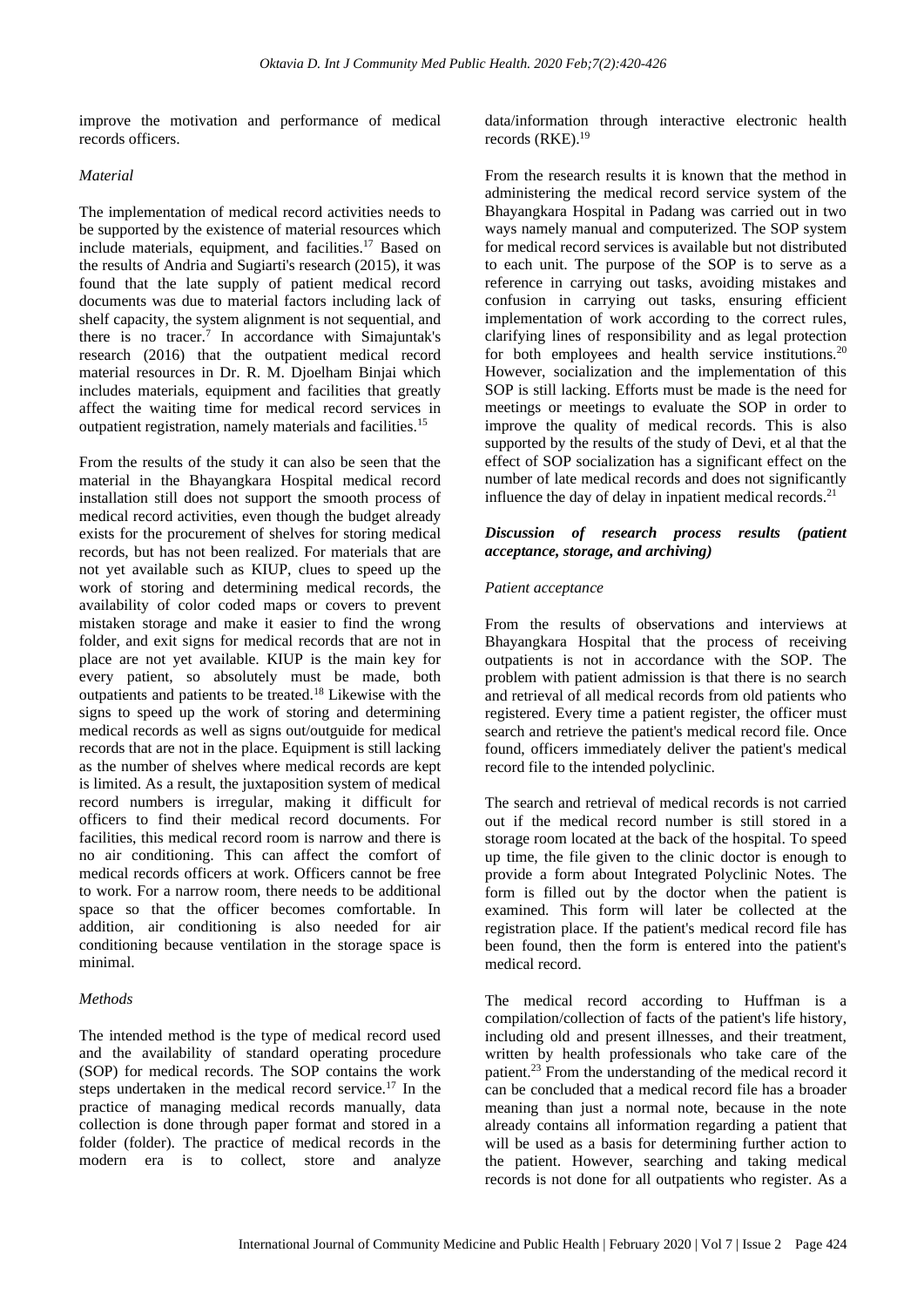result, the patient's previous medical history was unknown to the examining doctor. The impact, can pose a risk of error in determining further action to patients. In accepting patients, the problem arises not only because of officers in providing services such as searching for status/medical records of old documents. But it also arises from the patient himself.

#### *Storage and archiving*

Medical records at hospital health service facilities must be kept for at least five years from the date the patient was last treated.<sup>24</sup> Bhayangkara Hospital, Padang, had once been carried out for extermination.

The medical record storage system used by Bhayangkara Hospital Padang uses an alignment system with a digit filling terminal. There are many advantages to using this final number system, but the medical record numbering system at Bhayangkara Hospital has not been fully realized and has not been properly ordered. There are still many medical records that are misplaced as a result of which officers need more time in searching medical records.

The medical record numbering system used by Bhayangkara Hospital uses the giving of a unit numbering system. Numbering the way this unit is better used, because in this way a patient has only one number per visit to the hospital, and his medical records both outpatient and inpatient are collected in one folder  $(folder)<sup>23</sup>$ 

The medical record storage pattern used by Bhayangkara Hospital uses centralized storage. Forms of medical record file storage at the Bhayangkara Hospital in Padang have been distinguished between storing active and inactive medical records. Inactive medical records are placed in a different room than active medical records. However, the separation of medical records is not in accordance with applicable regulations.

## **CONCLUSION**

The time for providing outpatient medical records is fast according to the minimum hospital medical record service standard is 9 minutes 6 seconds, but the implementation is not in accordance with standard operating procedures.

#### **ACKNOWLEDGEMENTS**

The author thanks Apikes Iris Padang for funding research into the 2019 Apikes Iris Research and Community Service Grant Program and thanks department of medical record Bhayangkara Hospital.

*Funding: This research was funded by Apikes Iris Research and Community Service Grant Program at 2019 Conflict of interest: None declared Ethical approval: Not required*

#### **REFERENCES**

- 1. Indonesian Ministry of Health. Regulation of the Minister of Health of the Republic of Indonesia Number 129 / Menkes / SK / II / 2008 concerning Minimum Service Standards for Hospitals. Jakarta; 2008: 1-4.
- 2. Sakidjan I. Analysis of the completeness of the tetralogy of fallot medical record in the implementation of INA-CBGS at Harapan Kita Hospital. J Health Policy Administration. 2014;1(1):26-31.
- 3. Wijono D. Quality Management of Health Services. Surabaya: Airlangga University Press; 1999.
- 4. Wahono B. Patient's family satisfaction with waiting time for services in outpatient installation at West Kalimantan Provincial Mental Hospital. UGM Library; 2011.
- 5. Sugiyono. Quantitative, Qualitative, and R and D Research Methods. Bandung: Alfabeta; 2013.
- 6. Dahlan M. Statistics for Medicine and Health: Descriptive, Bivariate and Multivariate, equipped with SPP. Ed. 2013;5:1-57.
- 7. Andria FD, Sugiarti, I. Review of Provision of Medical Record Documents at the RSUD dr. Soekardjo City of Tasikmalaya. Indonesian Health Info Manag J. 2015;3(2):51-7.
- 8. Moleong LJ. Quantitative Research Methods. Bandung: PT Youth Rosdakarya; 2014.
- 9. Kelvin B. Understanding qualitative research. Jakarta: Rineka Cipta; 2008.
- 10. Bachtiar A, Achmad K, Hartriyanti Y. Health Research Methodology. Jakarta: University of Indonesia; 2000.
- 11. Sulistiyorini, C, Lestari, T, Rohmadi. Review of factors causing waiting time for outpatient general patient registration services at the sragen regional general hospital. Medical Record J. 2012;6(2):45-9.
- 12. Hasibuan Malayu SP. Management: Basis, understanding, and problems of the revised edition. Jakarta: Earth Literacy; 2009.
- 13. Indonesian Ministry of Health. Minister of Health Regulation No. 55 Year 2013 concerning the Implementation of Medical Recording Work. Jakarta. Directorate General of Medical Services; 2013.
- 14. Indonesian Ministry of Health. Decree of the Minister of Health RINo 337 of 2007 concerning the Professional Standards of Medical Recorders and Health Information. Jakarta: Agency for Health Human Resources Development and Empowerment; 2007.
- 15. Simajuntak M. Review of factors that influence waiting time for medical record services in outpatient registration at RSUD. Dr. R. M. Djoelham Binjai 2015. Imelda Scientific Journal of Health Recorders and Information. 2016;1(1):22-9.
- 16. Budiyanti H, Damayanti NA. Training needs assessment at the individual level medical record